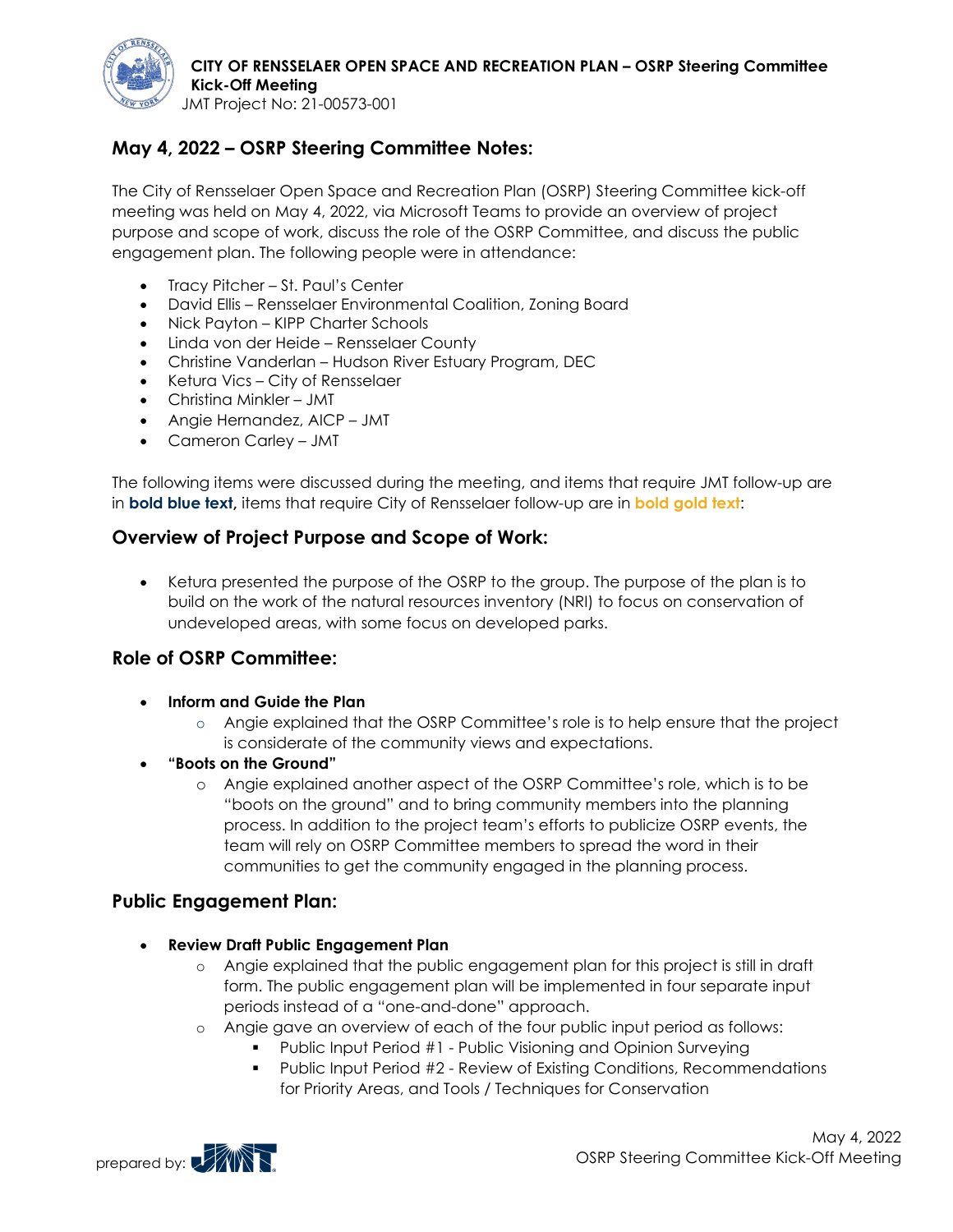

## **CITY OF RENSSELAER OPEN SPACE AND RECREATION PLAN – OSRP Steering Committee Kick-Off Meeting**

JMT Project No: 21-00573-001

- Public Input #3 Review of the 1st Draft Open Space and Recreation Plan
- Public Input #4 Review of the 2nd Draft Open Space and Recreation Plan.
- o Ketura explained that the plan is to front-load public engagement over this spring, summer, and fall. After that period, there will be a lot of time for JMT to draft the plan, during which the OSRP Committee will probably not hear much from JMT.
- o Ketura mentioned that one of the team's talking points during public engagement is likely to be the \$2 million in the pipeline (if approved) that will be going to parks and open spaces in Rensselaer and that hopefully this will bring excitement to the community.
- o **JMT will finalize the draft public engagement plan, circulate to Ketura for review, then forward to the OSRP Committee for feedback.**
- **Discuss Draft Public Outreach Survey**
	- o Ketura explained that the purpose of public engagement for this project is to educate members of the public and receive informed feedback on green infrastructure/climate change solutions that can be implemented in Rensselaer's parks and open spaces. Ketura wants to get a sense of how much the public understands the environment and how much they support conservation efforts.
	- o Angie mentioned that there will need to be visuals of potential green infrastructure/climate change solutions created for the public outreach survey and other public engagement efforts to implement the "informed feedback" aspect of public engagement.
	- o **JMT will finalize the draft public outreach survey, circulate to Ketura for review, then forward to the OSRP Committee for feedback.**

#### • **Pop-Up Event Locations and Ideas**

- o Potential locations and ideas for pop-up events were provided by OSRP Committee members: beautifying entrances to the city by planting trees or flowers, pop-up event in an existing greenspace (or one that might be less known, such as the Hollow), using temporary paint on a parking lot to show the potential for a greenspace onsite, temporary closing a street for an "open streets" style event with vendors, painting murals under the overpasses, engaging patrons or planting pollinator gardens at Wednesday concerts, scavenger hunts through multiple parks, events at St. Paul's Center, events at playground Fridays through KIPP Charter Schools.
- o **JMT will work with Ketura to firm up the pop-event locations and format to best fit the purpose and needed outcomes for the engagement.**

## **Miscellaneous:**

- **Engaging with Young People and Schools**
	- o Nick, Linda, and Ketura expressed a desire to engage schools and school-age children with this project. Ketura mentioned that the schools in Rensselaer are already on board with helping in planning efforts, since these ideas have come up before for another recent plan.
	- o Nick proposed ideas for children-oriented events to bring in families where the kids could have a fun activity and the adults could participate in public